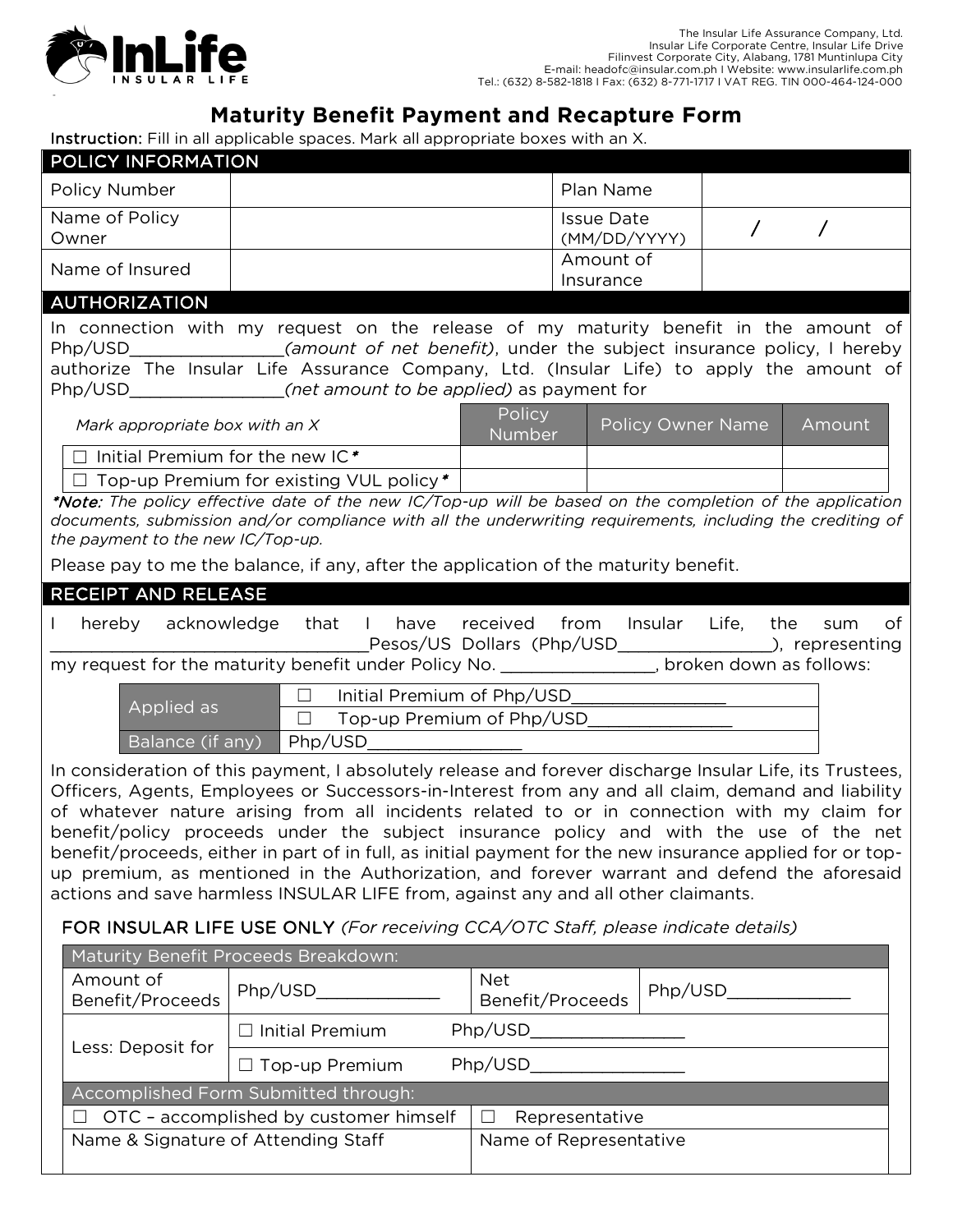| <b>RECEIPT AND RELEASE - continuation.</b> |  |                                |  |  |
|--------------------------------------------|--|--------------------------------|--|--|
| Date Accomplished<br>(MM/DD/YYYY)          |  | Date Submitted<br>(MM/DD/YYYY) |  |  |
| Government Issued                          |  | Government Issued              |  |  |
| IDs Presented                              |  | <b>IDs Presented</b>           |  |  |

#### REQUEST TO RELEASE CHECK/POLICY DOCUMENTS TO REPRESENTATIVE/AGENT

Note: *This request must be completed, currently dated and signed by the Policy Owner/s.*

I/We hereby request Insular Life to release to my/our representative/agent, \_\_\_\_\_\_\_\_\_\_\_\_\_\_\_\_\_\_\_\_\_\_\_\_\_*(name),* the check payment representing benefit of my/our transaction and documents for the maturity benefit.

I/We also hereby authorize my/our above-named representative/agent to sign any and all documents in relation to the release and receipt of the above mentioned check and policy documents.

I/We, upon receipt by my/our representative/agent of the above mentioned check/s from Insular Life, do hereby release and discharge Insular Life, its officers, employees, agents and other personnel from any and all claims, demands or liabilities of whatever nature and kind in connection with or arising out of all the incidents related or in connection with the above insurance policy transaction/s and forever warrant and defend the aforesaid payment/s and save harmless Insular Life from any and all other claimants.

#### REQUEST TO DEPOSIT POLICY PROCEEDS

Instructions: 1) This request must be completed, currently dated and signed by the Policy Owner who is entitled to the benefit being claimed in accordance with the policy contract; 2) All the requirements of the *transaction/s for the above mentioned policy must be submitted before the request can be processed; 3) To*  ensure that the proceeds will be transferred to the correct bank account, please attach a copy of the latest *bank statement/first page of passbook/upper portion of check showing the nominated account name and number. This would allow us to countercheck the information you have provided in this form.*

I hereby request Insular Life to deposit the maturity benefit of subject policy to my nominated bank with the following details:

|                                                            |        | <b>Local Depository Bank</b> |         |         |        | <b>Foreign Depository Bank</b> |         |
|------------------------------------------------------------|--------|------------------------------|---------|---------|--------|--------------------------------|---------|
| Name of Bank and Branch                                    |        |                              |         |         |        |                                |         |
| <b>Bank Account Name</b>                                   |        |                              |         |         |        |                                |         |
|                                                            |        |                              |         |         |        |                                |         |
|                                                            |        |                              |         |         |        |                                |         |
| <b>Bank Account Number</b>                                 |        |                              |         |         |        |                                |         |
| International Bank Account<br>Number (IBAN), if applicable |        |                              |         |         |        |                                |         |
| Account Type                                               | $\Box$ | Savings                      | $\perp$ | Current | $\Box$ | Savings                        | Current |
| <b>Account Currency</b>                                    | $\Box$ | Php                          |         | US\$    | П      | US\$                           |         |
| Bank Contact Number/s                                      |        |                              |         |         |        |                                |         |
|                                                            |        |                              |         |         |        | Country                        |         |
| Other details                                              |        |                              |         |         |        | <b>SWIFT Code</b>              |         |
|                                                            |        |                              |         |         |        | Routing No.                    |         |
| <b>Contact Person</b>                                      |        |                              |         |         |        |                                |         |
|                                                            |        |                              |         |         |        |                                |         |